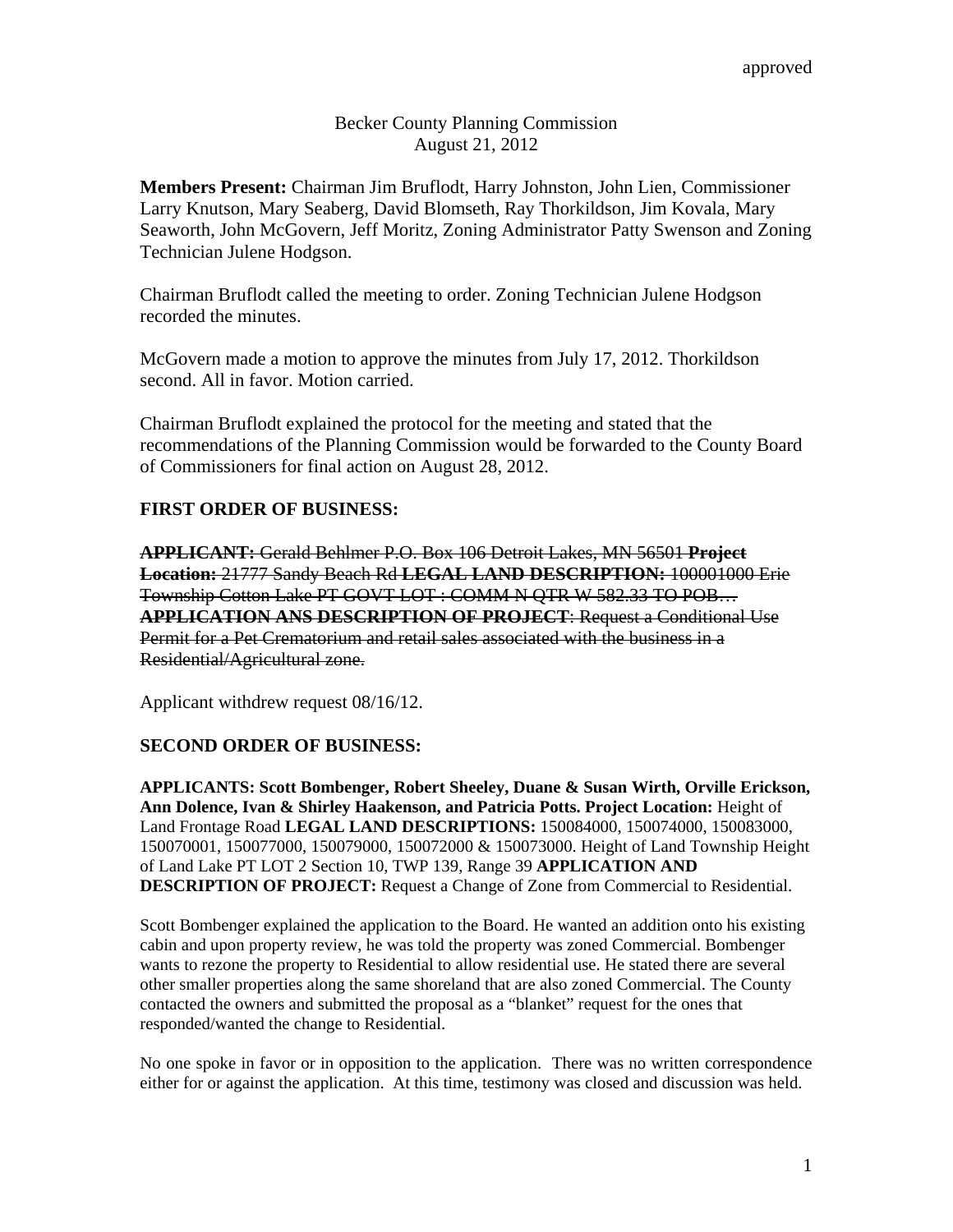Knutson noted that in 1971, due to a comprehensive plan, several properties were zoned commercial along the Hwy 34 corridor. These are small lots that are used for residential purposes.

There was no further discussion by the Commission.

**Motion: Kovala made a motion to approve a change of zone from Commercial to Residential as submitted due to the request would not be detrimental to the area. Seaworth second. All in favor. Motion carried.** 

### **THIRD ORDER OF BUSINESS:**

**APPLICANT: Katie Jager** 31899 County Hwy 26 Rochert, MN 56578 **Project Location:**  31899 County Hwy 26 **LEGAL LAND DESCRIPTION:** 160054000 Holmesville Township THAT PART OF NE1/4 OF SE1/4 LYING N OF HWY Section 09, TWP 140, Range 40 **APPLICATION AND DESCRIPTION OF PROJECT:** Request a Change of Zone from Commercial to Residential.

Travis Jager explained the application to the Board. They wish to change the zone from Commercial to Residential due to the property is being used for residential purposes. Knutson asked why he wasn't asking for the property to be rezoned to agricultural instead of residential due to his paperwork saying the property is 2.5 acres. Swenson stated that when the road right of way area is taken out, the property description states the property is 2 acres more or less, therefore the request for residential.

No one spoke in favor or in opposition to the application. There was no written correspondence either for or against the application. At this time, testimony was closed and discussion was held.

Kovala stated he visited the property and the use is definitely not Commercial, the site is all cleaned up and has a residence on it.

There was no further discussion by the Commission.

**Motion: Johnston made a motion to approve a change of zone from Commercial to Residential as submitted due to the request would not be detrimental to the area. Kovala second. All in favor. Motion carried.** 

#### **FORTH ORDER OF BUSINESS:**

**APPLICANT: Vicki Bedford for Busker Family Ltd Partnership** 20114 Co Rd 131 Detroit Lakes, MN 56501 **Project Location:** Maple Ridge Road **LEGAL LAND DESCRIPTION:** 170035000 Lake Eunice Township Little Cormorant Lake Th Pt of Govt Lot 2…64.26' 77.84' NW 243.64' SW 197.09' NE 234.93 40,000 sq ft Section 04, TWP 138, Range 42. **APPLICATION AND DESCRIPTION OF PROJECT:** Request an approval of a Certificate of Survey consisting of one Tract A (40,000 sq ft) and a change of Zone from Agricultural to Residential for the entire property consisting of 17.89 acres.

Scott Walz explained the application to the Board on behalf of the Busker family. They request a change of zone for the entire property. The one lot that is being proposed, meets the criteria of the Ordinance for a standard sized parcel. There will be no lake access nor conveyed lake access for any lots created. There is no intent for a campground. Walz stated this is a residential area and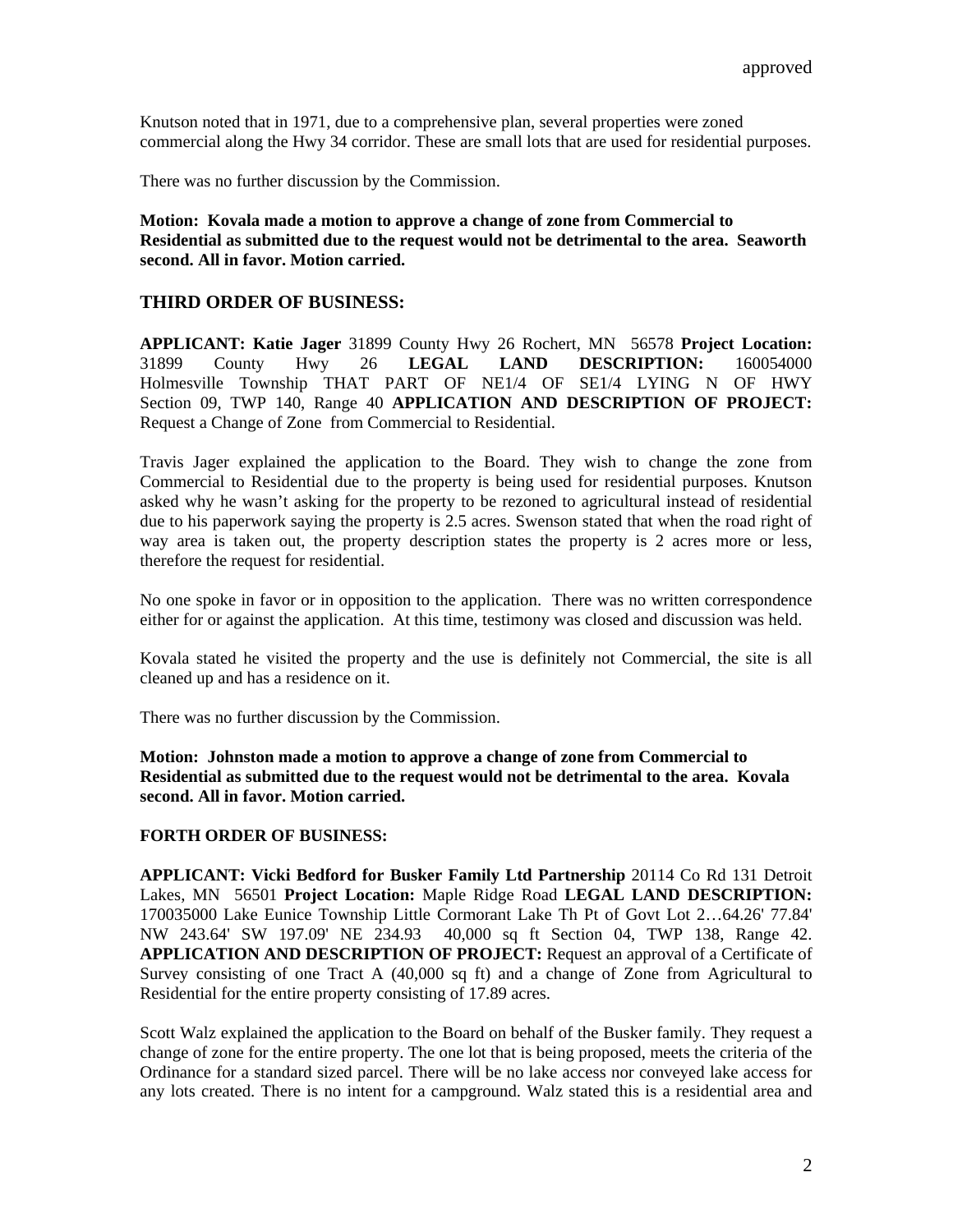there are many small parcels, any new lots created will be larger than a lot of the existing ones in the area. The property is suitable for back lots for the riparian parcel owners. Due to the non-lake access Walz felt this will not over populate the lake.

No one spoke in favor or in opposition to the application. There was written correspondence read by Swenson from Ron Dow, Elaine Burtell, David Meyer and David and Beverly Melgaard. They noted concern regarding how many lots are proposed, impact on Little Cormorant Lake, impact on existing roads, not allowing lake access for the nonriparian properties, not allowing a campground what the use will be for what types of structures will be allowed. At this time, testimony was closed and discussion was held.

Blomseth stated the survey meets the requirement of the Ordinance and the remainder property may later have smaller lots for use around the edge and then larger parcels in the middle. Bruflodt noted 16 lots abut up to the property so smaller lots could be utilized and attached to the lakeshore properties.Knutson stated a lot of the written concerns would be met/addressed under the residential zoned standards that are in place in the Ordinance.

There was no further discussion by the Commission.

**Motion: Lien made a motion to approve a Certificate of Survey consisting of one Tract A (40,000 sq ft) and a change of Zone from Agricultural to Residential for the entire property consisting of 17.89 acres due to the request meets the criteria of the Ordinance. Blomseth second. All in favor. Motion carried.** 

### **FIFTH ORDER OF BUSINESS:**

**Vernon & Michelle Scholz** 34548 Co Hwy 46 Park Rapids, MN 56470 **Project Location:** Co Hwy 46 1/2 mile N of Co Hwy 44 **LEGAL LAND DESCRIPTION:** 340033000 Two Inlets Township LOTS 1 & 2 & SE1/4 OF NE1/4 Section 06, TWP 141, Range 36 **APPLICATION AND DESCRIPTION OF PROJECT:** Request an amendment to the existing gravel pit Conditional Use Permit #360136 for the placement of portable equipment to include screeners, crushers, bituminous hotmix plant, loaders, dozer, track hoe and trucks to process aggregate materials.

Jeff Hatlewick; Mark Sand and Gravel spoke on behalf of Vernon and Michelle Scholz and explained the application to the Board. There is an existing Conditional Use Permit on the property to mine aggregate. They have projects to resurface three roads in that area and would crush the aggregate on this site and make it into the asphalt for that purpose. The site down the road doesn't have the best material for the hot mix plant and this pit is better suitable for this need. All permits necessary are in place to run the hot mix plant and the equipment has been recently inspected. This is portable, temporary equipment that would be set up and then taken off the premises when the project is completed. The first part of the project is the crushing and there will be no trucks going in or out during this time. Then they will move the plant in, make the asphalt for the projects, then remove the equipment to go onto other new projects in a different area. The owners wish to retain the original Conditional Use permit to keep using the aggregate from the pit in the future. Knutson asked again if this use is just for those projects they have been retained for to which Hatlewick stated yes, in and out projects with the projected paving to be done by late October. Hatlewick wanted it noted that the request is only for this season and then they will return the area back to the original state. Kovala asked Hatlewick if they would accept a stipulation stating this is a temporary amendment to the original conditional use that would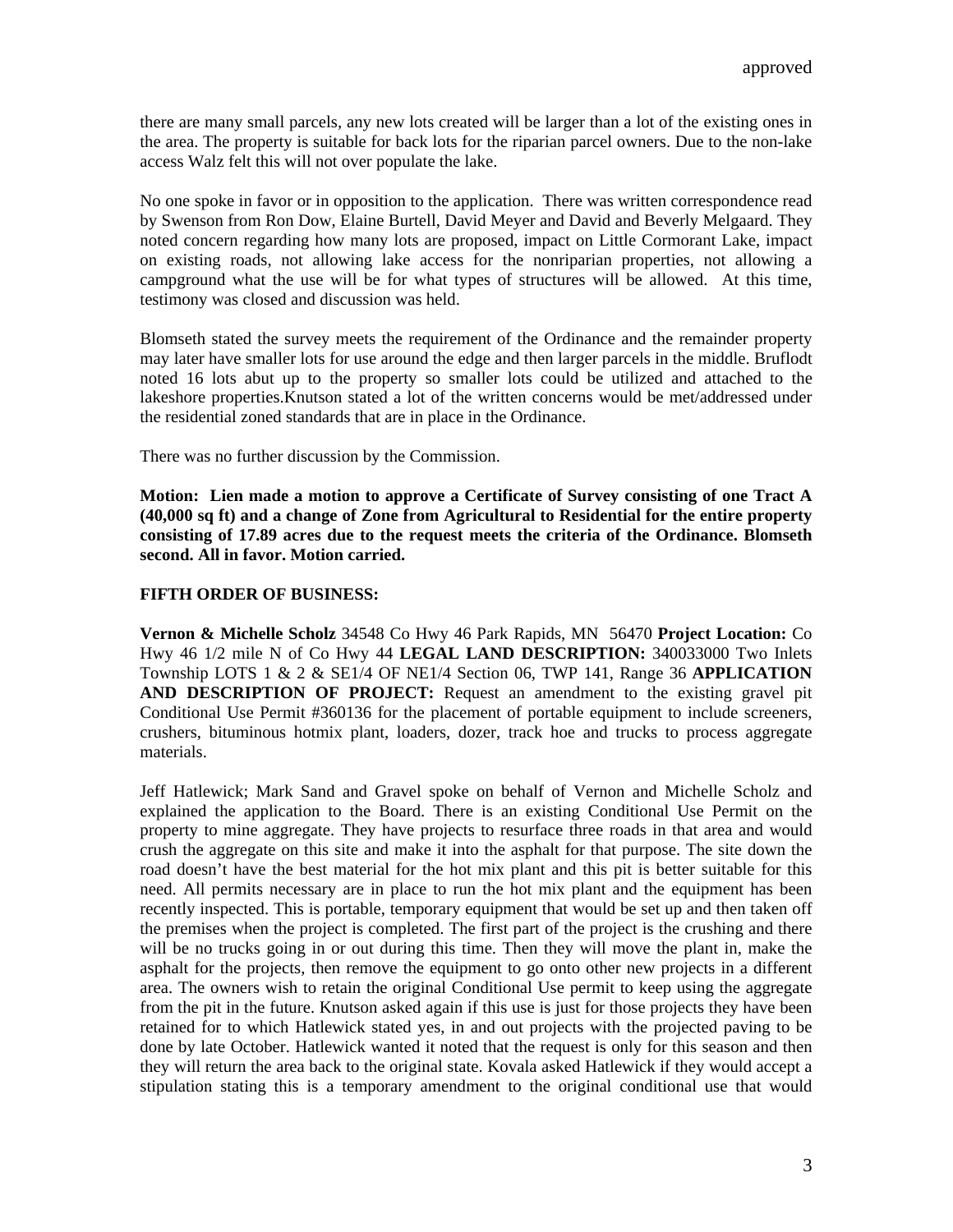become null and void after November 1<sup>st</sup> of this year, to which Hatlewick stated that would be acceptable.

No one spoke in favor of the application. Terry Kalil spoke on behalf of COLA representative John Postovit and read the letter submitted by John. He noted concerns regarding effect on public waters, and he recommended review to assure the project will meet the Commercial and Industrial Performance standards listed in the Ordinance. Kalil stated she had concerns regarding the public waters, traffic, residential properties close by and she would like to request more review. Cliff Lafreniere stated his concern of a more permanent project. He stated if more permanent it could de-value nearby properties, but the short period proposed seems reasonable.. There was written correspondence read by Swenson from Chris and John Dumont, Carolyn Matheny, Dan Simms; Boot Lake Association Chair and Robert Frost. Concerns regarding traffic, noise, dust, odor, duration of permit, and to assure all proper licenses and permits are in place. At this time, testimony was closed and discussion was held.

Moritz noted the date of November  $1<sup>st</sup>$  may be too soon of a cut-off depending on the weather, maybe November  $15<sup>th</sup>$  would be more suitable to allow enough time to complete the projects. Lien stated most of the concerns are regarding the hot mix plant but the request is not for anything permanent. There is already a Conditional Use Permit in place for the gravel pit, so this temporary request would not risk the original conditional use. Kovala noted as long as there is an amendment/stipulation attached noting any approval is for a temporary hot mix plant, he felt this would wash most concerns. Johston noted a lot of lake property owners are not around durning this time/season. Knutson noted after he spoke to Carolyn Matheny who wrote one of the letters, most of her concerns were resolved after she understood the request. Bruflodt stated the temporary use and large benefit would outway the minimal discomfort. Seaberg noted she did not have a problem with the request due to the conditional use is already there and the request would be just a temporary addition.

There was no further discussion by the Commission.

**Motion: Blomseth made the motion to approve an amendment to the existing gravel pit Conditional Use Permit #360136 for the placement of temporary portable equipment to include screeners, crushers, bituminous hotmix plant, loaders, dozer, track hoe and trucks to process aggregate materials due to the request meets the criteria of the Ordinance. This**  temporary amendment is allowed with the stipulation of a November 15<sup>th</sup> 2012 deadline, **once this date is past, this amendment will become null and void. Kovala second. All in favor. Motion carried to approve temporary amendment.** 

### **SIXTH ORDER OF BUSINESS:**

**APPLICANT: Palmer and Joyce Storlie** 4323 Woodbury Dr SE Bemidji, MN 56601 **Project Location:** On Co Hwy 44 **LEGAL LAND DESCRIPTION:** 340017003 Two Inlets Township PT SW1/4 & PT W1/2 W1/2 SE1/4: COMM SW COR SEC 4, E 1574.71' TO POB… Section 04, TWP 141, Range 36 **APPLICATION AND DESCRIPTION OF PROJECT:** Request a Conditional Use Permit to reopen a gravel pit area. The request is to include the placement of portable equipment to include screeners, crushers, bituminous hotmix plant, loaders, dozer, track hoe and trucks to process aggregate materials.

Jeff Hatlewick; Mark Sand and Gravel spoke on behalf of Palmer and Joyce Storlie and explained the application to the Board. They chose this area due to it is wide and open and will be a perfect area to fit the hot mix plant. This was a gravel pit in the past but there is not a current Conditional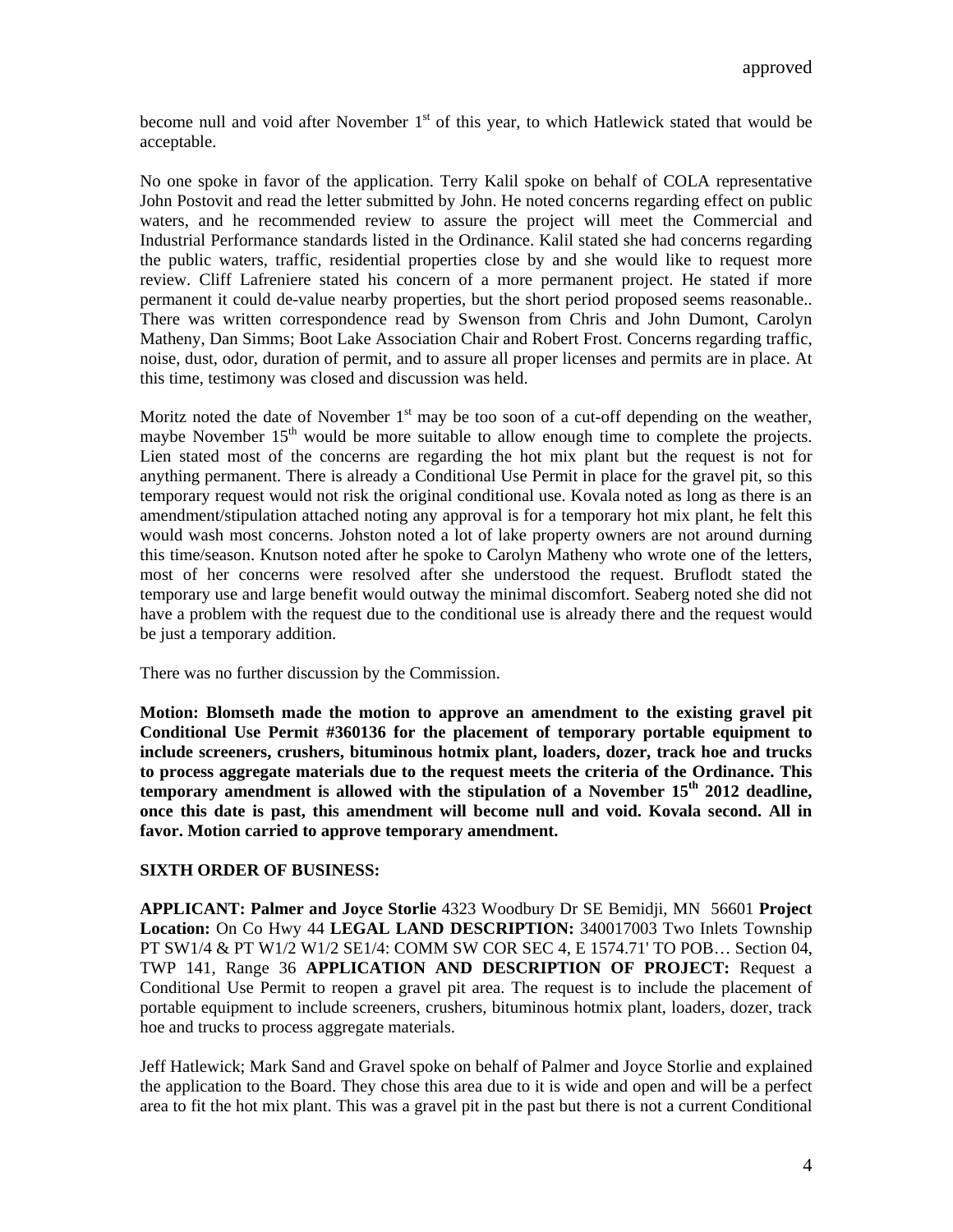Use Permit for this property. There are small pockets of existing aggregate material that would be used. This would be a similar request to the previous request and would be for temporary purposes only for local road projects. Once the project is complete, the equipment will be moved off the property. There will be no further mining after the hot mix plant will be moved out. The temporary request would cover crushing also and the owner has not desire to add a permanent Conditional Use permit for mining as this time. If the use for the property will be something different in the future, the owner will make a new request/application at that time. Kovala asked if that is the request, for temporary mining of this pit and the temporary hot mix plant to which Hatlewick answered yes. Bruflodt asked if they will bring two hot mix plants in at the same time to which Hatlewick answered no, they only have one hot mix plant. They may be crushing at both sites at the same time, but the one hot mix plant would be moved from one pit to the other pit.

No one spoke in favor or in opposition to the application. There was no written correspondence either for or against the application. At this time, testimony was closed and discussion was held.

Blomseth stated that this is a temporary request and it would become null and void after the use is done if worded that way.

There was no further discussion by the Commission.

**Motion: Seaworth made a motion to approve a temporary Conditional Use Permit for mining and the placement of temporary portable equipment to include screeners, crushers, bituminous hotmix plant, loaders, dozer, track hoe and trucks to process aggregate materials due to the request meets the criteria of the Ordinance. This temporary Conditional Use permit is allowed with the stipulation of a November 15th 2012 deadline, once this date is past, this Permit will become null and void. Lien second. All in favor. Motion carried to approve with stipulation.** 

#### **SEVENTH ORDER OF BUSINESS:**

**APPLICANT: Itasca-Mantrap Co-op Elec Assn & Great River Energy** P.O. Box 192 Park Rapids, MN 56470 **Project Location:** NE Corner of Hwys 37 & 26 **LEGAL LAND DESCRIPTION:** 280009000 Shell Lake Township SW Cor of NW ¼ Section 02, TWP 140, Range 38 **APPLICATION AND DESCRIPTION OF PROJECT:** Request a Conditional Use Permit to construct a 34.5kV/69kV substation and transmission line.

Marsha Parlow; Great River Energy explained the application to the Board. The proposal is for a substation in the corner of Co Hwy 37 and Co Hwy 26 with 6 miles of transmission line to hook up to an existing station. The line would be operating at 34.5/69KkV.

No one spoke in favor or in opposition to the application. There was no written correspondence either for or against the application. At this time, testimony was closed and discussion was held.

Kovala stated this area is open and the project/request meets the criteria of the Ordinance.

There was no further discussion by the Commission.

**Motion: Kovala made a motion to approve a Conditional Use Permit to construct a 34.5kV/69kV substation and transmission line due to the request would not be detrimental to the area. Moritz second. All in favor. Motion carried.**